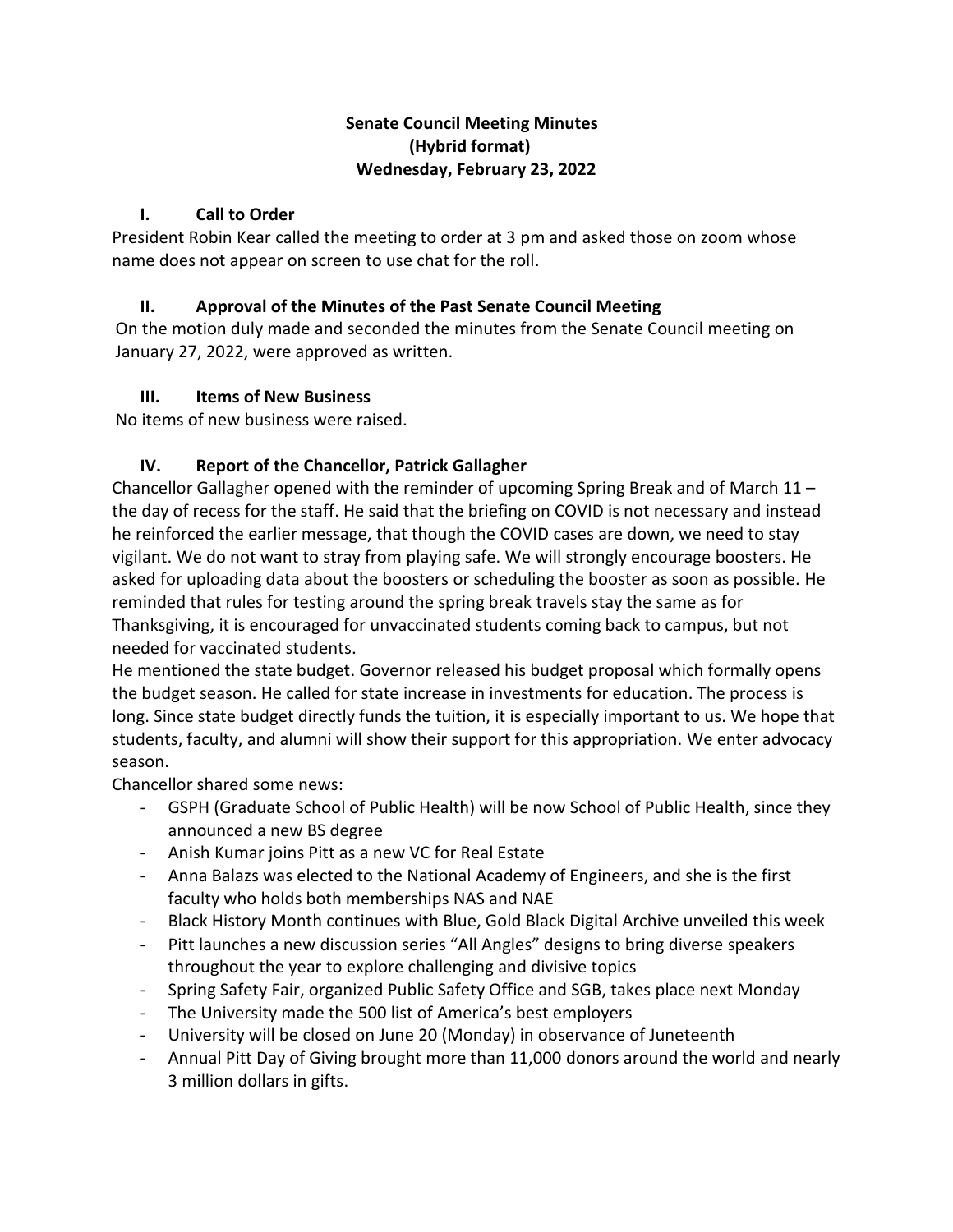There were no more questions for Chancellor Gallagher.

## **V. Report of Senate President, Robin Kear** (submitted in written)

*Antisemitism is real and it hurts people. The officers and I condemn any antisemitic comments, analogies, jokes, or actions in our community. These types of comments have no place in an institution of higher education and serve to create an environment that is hostile to learning and harmful to our community. Regardless of intention, jokes cause harm. We are accountable for our words and actions.* 

*We live in a time fraught with tension, consequence, and blame. We should take the time to understand antisemitism and reflect on our own possible biases. What is our collective responsibility? What is my responsibility? What is your responsibility? What harm does this do to our goals of an inclusive university, to an inclusive environment for learning? Do our Jewish students feel safe? How many incidents go unmentioned, do our students just absorb the trauma and move on silently, and we never know?* 

*I acknowledge the harm incidents like these cause our Jewish students and I support the path they want to take. I stand with and support our Jewish colleagues that have been harmed by overtly antisemitic utterances. We cannot look away but must acknowledge, repair, and always strive to do better.* 

*I have been in touch with colleagues from our Dietrich School Jewish Studies Program, who encourage all of us to take seriously our mandate to educate ourselves, and our students, about the destructive legacies of antisemitism. For those of you who may not feel you have the proper expertise in this area, the Jewish studies program has resources to help you. They can provide grants to faculty who would like to bring a scholar of Jewish studies to their classroom to discuss how your course content relates to antisemitism or Jewish studies more broadly. The program also provides larger grants of up to \$10,000 to any professor who would like to create a course with Jewish studies content or revamp a course to include more Jewish Studies content. Please reach out to Jewish studies director Rachel Kranson to develop an application, due March 18. <https://www.jewishstudies.pitt.edu/faculty/funding>*

#### *In-person Return Updates*

• *Please continue to update me on any issues or concerns with the return to in person instruction.* 

# *Policy Work*

- *Vaccine Requirement Permanent Policy is meeting biweekly.*
- *There are several policies in motion, including new ones that call for faculty involvement from our Senate Committees. Thank you to those who assist with the policy work to represent the interests of faculty.*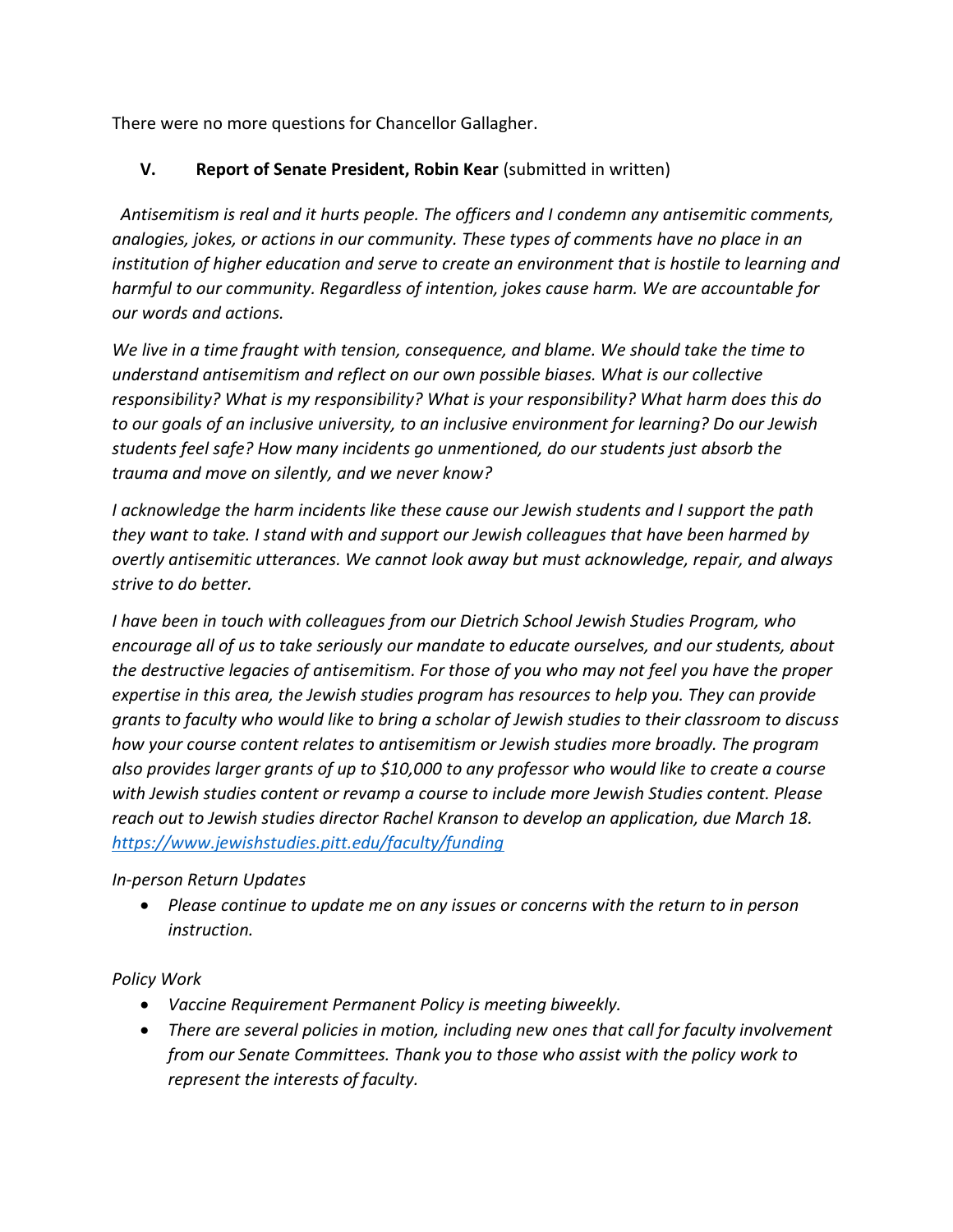- *The Chancellor has approved two University Policies, both in the category of Community Standards.*
	- o *[Policy CS 17, Protection of Children from Abuse](https://www.policy.pitt.edu/cs-17-protection-children-abuse-formerly-06-04-01)*
	- o *[Policy CS 30, HIPAA](https://www.policy.pitt.edu/cs-30-health-insurance-portability-and-accountability-act-hipaa)*

# *Spring Plenary*

- *Please join us on March 1st for the Senate Plenary taking place as the first portion of the Community Engaged Scholarship Forum, starting at noon. Lori will be sending out a read green.*
- *The Senate Plenary portion will be opened by the Chancellor, a keynote given by Lynette Young Overby from the University of Delaware with a talk titled: "Engaged Scholarship through the arts: A Pathway to Social and Cultural Equity." Immediately following the keynote and Q&A led by Kris Kanthak, will be an Engaged Scholars Roundtable led by VC Lina Dostilio. Provost Cudd will wrap up the Senate Plenary portion. The Forum will continue with about 20 more programs and posters, including on Environmental Justice and Health Equity.*
- *I hope you will be able to join us, please register through the forum platform for your free ticket and access to the sessions. If you register and log in, you will have access to all the recordings of the programs.*
- *Thank you to the Jamie Ducar in the Office of Community & Governmental Relations, all of the other forum organizers, and Vice President Kanthak who worked with the Community Relations and Research Committees to assist with planning the Spring Plenary.*

No questions.

# **VI. Reports of Student Members of Senate Council**:  **A. Student Government Board (SGB), Harshitha Ramanan**

Ramanan reported on some recent events and programs:

- Advocacy Days a virtual meeting with peers from other schools to talk about voting rights, infrastructure, increasing costs of higher education, sustainability and much more.
- National Eating Disorder Awareness Week with multiple events going on
- Spring Tenant Townhall organized with the help of the Office Engagement and Community Relations is happening today; this event is highly recommended for lower classmen
- Hosted public meetings with: Chief Loftus about Pitt police and campus safety, Dr. Williams – to get more information about COVID19, Sydney O'Hara - to talk how students can be civically involved. Students really appreciate these conversations with administration
- Election for SGB schedule for March 1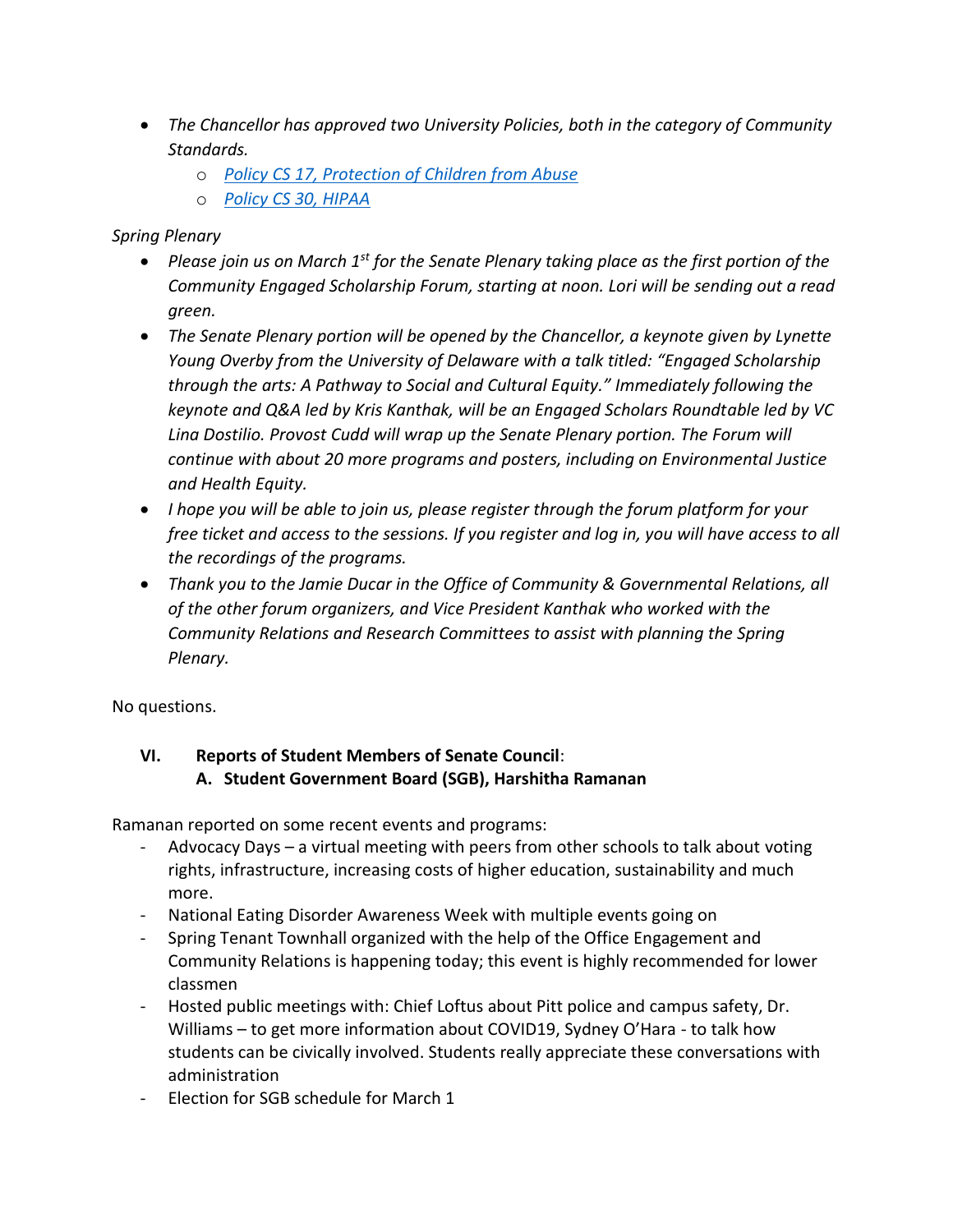No questions.

# **B. College of General Studies Student Government (CGSSG), Ryan Yeager**

*The College of General Studies Student Government (CGSSG) is pleased to update you on some of the progress we are making this semester.* 

*I. Updates:* 

*● Recruitment for next year's CGSSG:* 

*○ The Judicial Affairs committee is taking the lead on our recruitment strategy. ○ Bringing back and building on the success of the tabling events we did during Nontraditional Students Week.* 

*○ Reaching out to professors about talking about recruitment in classes.* 

*○ Ensuring that CGS minors and certificates can apply.* 

*○ Emailing CGS students list.* 

*○ Currently compiling previous materials and putting together informative resources.* 

*● Student Safety Initiative:* 

*○ In tandem with our recruitment efforts, we will be introducing our initiative in the opportunities we get to speak with CGS classes.* 

*● New Advisor Search* 

*○ Thank you, Pat McGrane! As we reach the midpoint in the Spring semester, CGSSG is looking to ensure that future boards are well prepared to build off the progress we have made this year. Therefore, our primary focus this semester will be making sure we are recruiting the best CGS students at Pitt and providing them with the tools they need to succeed.*

No questions.

# **C. Graduate and Professional Schools Student Government (GPSSG), Morgan Pierce**

Pierce reported that GPSSG (Graduate and Professional Schools Student Government) is also approaching elections and is soliciting applications for 5 executive positions. The campaign will begin on February 28 and elections are scheduled for mid-March. New president will be introduced in April. Other events:

Grad Student Coffee Hour – a great success

Spring Formal and the Graduate Student Appreciation Week are coming up.

No questions.

**VII. Report of the President of the Postdoctoral Association, Dave Gau** Dave Gau is teaching currently, so there is no report today.

**VIII. Report of the President of the Staff Council, Angela Coldren** *(submitted in written)*

*Pitt Day of Giving (February 22,2022) update. All monies raised for Staff Council will go to our Frisch Staff Professional Development Award and the Staff Council Endowed Book Fund. The numbers are not official yet, but we believe we had 117*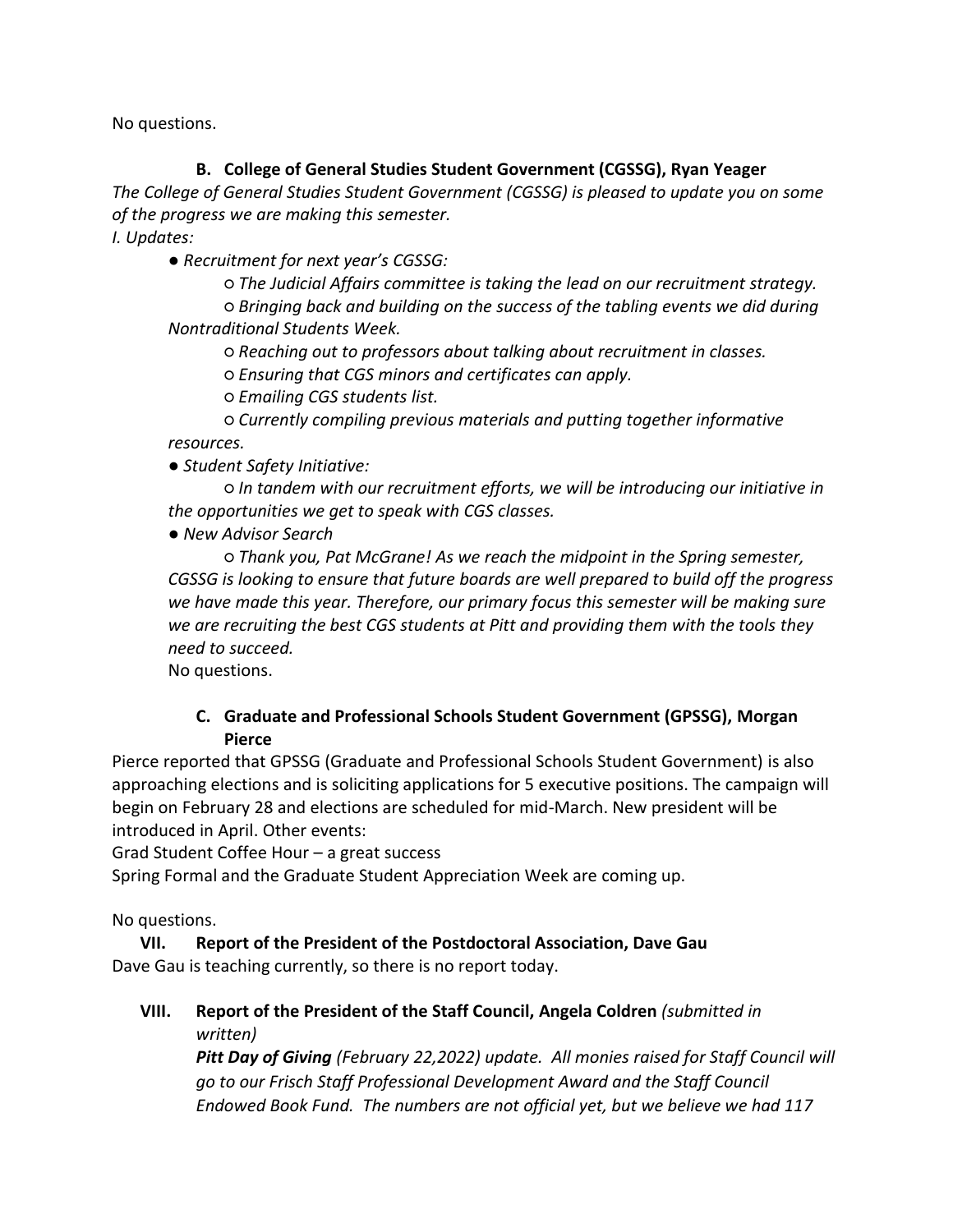*donors and received a \$1,000 bonus for placing at a particular level during the Power Hour. Some of you may know that last year, there was an incentive for SC members that if we met our goal, Andy Stephany, former president, took a pie to the face. Well, this year's incentive is to soak the president. Yes, there will be a time this summer where I will be the target of multiple super-soakers.* 

*The 2022 Staff Council Spring Assembly is set for March 9, 2022, from 9 a.m. to Noon. The keynote speaker will be Felicia Savage Friedman, founder, and CEO of Yoga Roots on Location [\(YROL\)](https://mailingservices-readgreen.cmail20.com/t/j-l-ztudhit-drjrhhhuo-j/). Felicia's approach is embodied, joy-centered, and takes audience members on a journey into their hearts and minds to explore what actions they can take to create a more just and loving society. Her talks explore what collective liberation could look like and are rooted in unconditional love for humanity. The workshops unpack how we may dismantle racism, patriarchy, and capitalism in a way that centers our histories, our present, and unconditional love. These engagements build capacity for professionals to examine systems of oppression, their roles in them, and how to create change in the systems they interact with. An OEDI Mini Grant was awarded for this event. I asked Lori to put a link to the registration in the chat.* 

*Staff Council will host a table at the Spring Safety Assembly, Monday, February 28, 2022, at WPU Assembly Room.* 

*Our next (open) general meeting is scheduled for Wednesday, March 16, 2022, at Noon. This meeting, and future meetings for at least 6-12 months, will be held virtually. If you would like to attend, feel free to reach out to Lola at [sc@pitt.edu](mailto:sc@pitt.edu) for a virtual invitation. This concludes my report. The next time we meet, spring will be in the air.* 

#### **IX. Reports by and Announcements of Standing and Special Committees of the Senate**

#### None

### **X. Unfinished Business and/or New Business: A. PUP name change proposal – David Salcido, Co-Chair of PUP**

Salcido said that safety was and always had been in PUP's mission, but within Senate there is no direct interface with the public safety apparatus at Pitt, therefore, to remedy this, we are reorienting a little bit to emphasize safety. Ted Fritz, the VC for Public Safety and Emergency Management will join the committee as the liaison. We will have carved out time on our agenda to talk about safety and we proposing the name change of our committee from Plant Utilization and Planning (PUP) to **Campus Utilization, Planning and Safety (CUPS)**. This proposal was accepted by our committee, by Faculty Assembly last week, and now we are presenting it for Senate Council vote.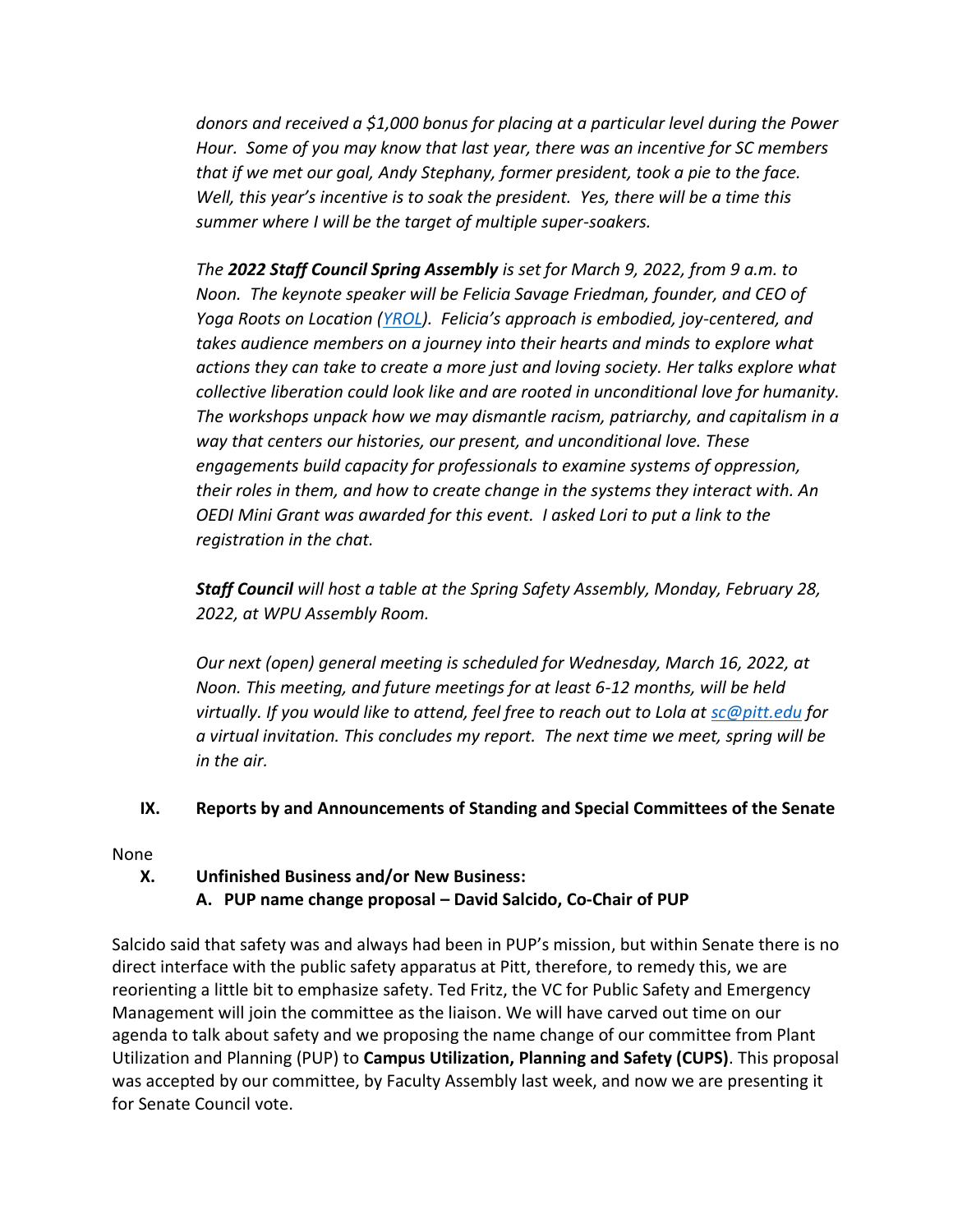The vote was via poll (for those on zoom) and by raising hand (for those in the room). Results:  $YES - 36$ , NO - 0, ABSTAIN  $-3$ 

Proposal passed.

# **B. Draft Policy on Gifts That Support Projects – Carey Balaban**

Balaban introduced the background of the proposed policy and gave a short PPT presentation to explain the new policy, which would give us guidelines for efficient management of gift sponsored projects. This draft policy brought to the Senate Council today, has been already approved by TAFT and Research Committees, as well as Faculty Assembly.

Kear asked if the comment received at the Faculty Assembly has been incorporated into the policy.

Balaban: Yes, as a friendly amendment.

The vote was via poll (for those on zoom) and by raising hand (for those in the room). Results: YES – 39, NO - 0, ABSTAIN – 4

Policy passed.

#### **XI. Announcements**

None.

# **XII. Adjournment**

The meeting was adjourned at 3:45 pm**.**

Documents from the meeting are available at the University Senate website:   <https://www.univsenate.pitt.edu/senate-council>

Respectfully submitted,   Małgorzata (Gosia) Fort  Secretary, University Senate 

#### Members attending:

Almarza, Bonneau, Bonner, Brodt, Buchanich, Bunger, Coldren, Conley, Cudd, Denman, DeJong, Doty, Fort, Gallagher, Gregerson, Henker, Judd, Kanthak, Kear, Kieselyov, Kiesling, Kleebank, Klem, McCormick, Molinaro, Murphy, Murtazashvili, Pacella-LaBarbara, Paljug, Paterson, Pierce, Ramanan, Rauktis, Roberts, Rutenbar, Sant, Sastry, Scott, Shekhar, Tashbook, Washington, Yeager, Zack